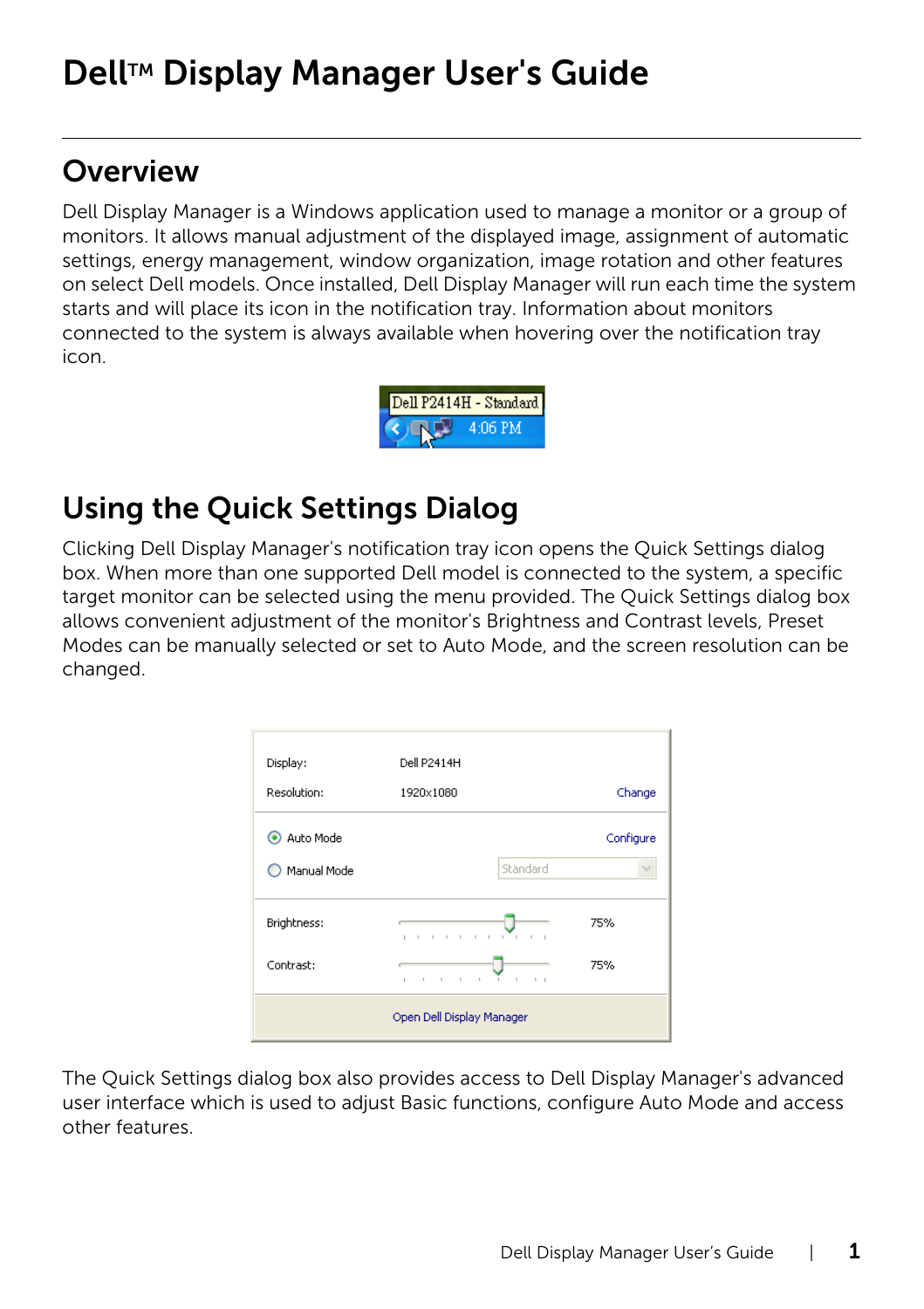## Setting Basic Display Functions

A Preset Mode for the selected monitor can be manually applied using the menu on the Basic tab. Alternatively, Auto Mode can be enabled. Auto Mode causes your preferred Preset Mode to be applied automatically when specific applications are active. An onscreen message momentarily displays the current Preset Mode whenever it changes.

The selected monitor's Brightness and Contrast can also be directly adjusted from the Basic tab.

| Basic                                | Auto Mode                                           | Easy Arrange          | Options  |           |
|--------------------------------------|-----------------------------------------------------|-----------------------|----------|-----------|
| Resolution:                          | 1920×1080                                           |                       |          | Change    |
| Auto Mode                            | Use preset mode assignments for active applications |                       |          | Configure |
| Manual Mode<br>Choose a preset mode: |                                                     |                       | Standard | $\vee$    |
| Brightness:                          | .                                                   | 75% ÷                 |          |           |
| Contrast:                            | $\sim$<br>×<br>٠                                    | 75%<br>and the season |          |           |

### Assigning Preset Modes to Applications

The Auto Mode tab allows you to associate a specific Preset Mode with a specific application, and apply it automatically. When Auto Mode is enabled, Dell Display Manager will automatically switch to the corresponding Preset Mode whenever the associated application is activated. The Preset Mode assigned to a particular application may be the same on each connected monitor, or it can vary from one monitor to the next.

Dell Display Manager is pre-configured for many popular applications. To add a new application to the assignment list, simply drag the application from the desktop, Windows Start Menu or elsewhere, and drop it onto the current list.

NOTE: Preset Mode assignments targeting batch files, scripts, and loaders, as well Ø as non-executable files such as zip archives or packed files, are not supported and will be ineffective.

In addition an option can be enabled that will cause the "Game" Preset Mode to be used any time a Direct3D application is run fullscreen. To override this behavior, if enabled, with individual game titles, add them to the assignment list with a different Preset Mode. Applications present in the assignment list take priority over the general Direct3D setting.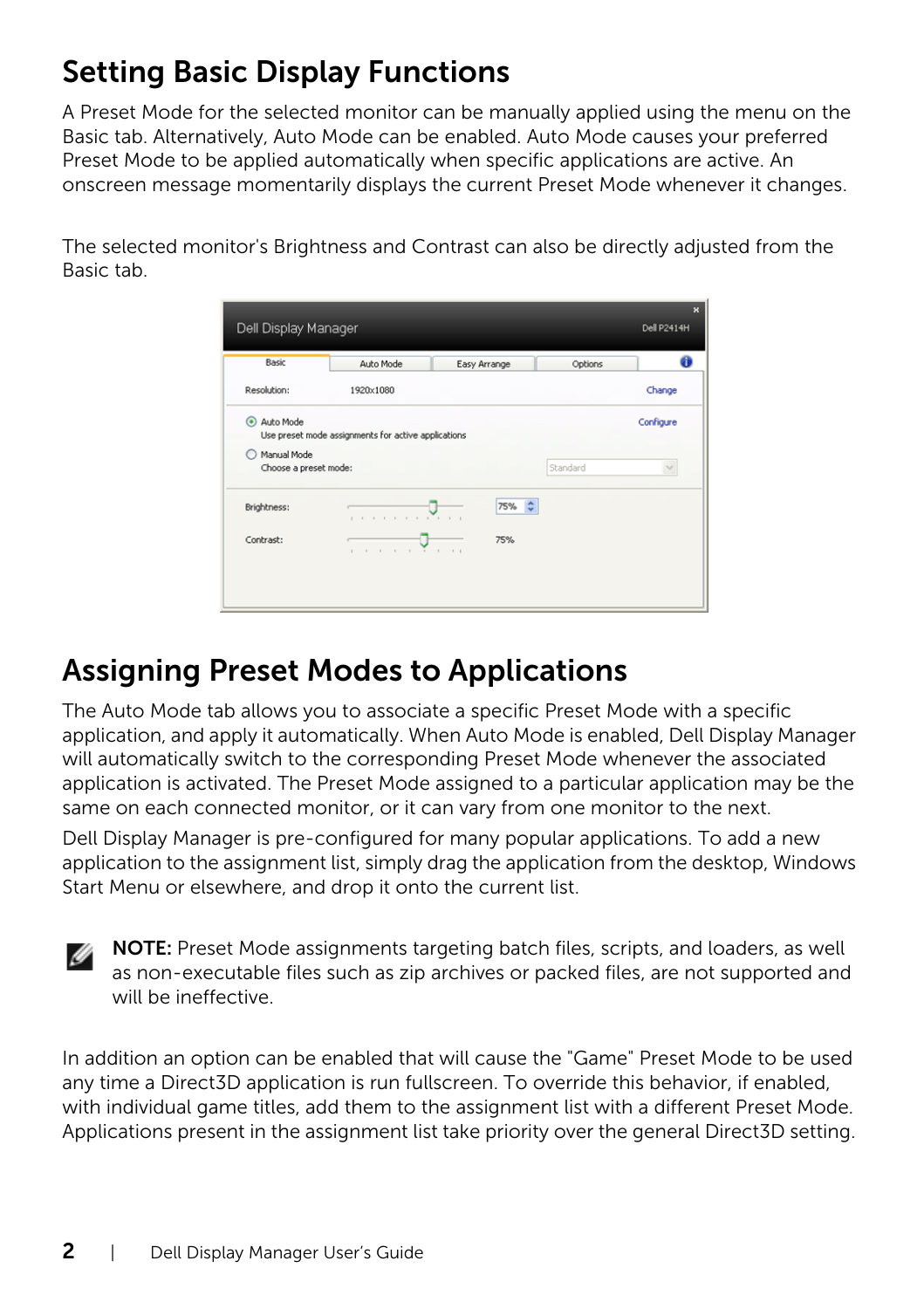| Basic                                | Auto Mode                                                                                   | Easy Arrange |              | Options |  |
|--------------------------------------|---------------------------------------------------------------------------------------------|--------------|--------------|---------|--|
|                                      | Assign a preset mode to a specific application. To add an application, drag it to the list: |              |              |         |  |
| Application                          |                                                                                             | Preset Mode  |              |         |  |
| Adobe Reader 9.3                     |                                                                                             | Standard     | v            | Remove  |  |
| Internet Explorer                    |                                                                                             | Multimedia   |              |         |  |
| X Microsoft Office Excel             |                                                                                             | Standard     | $\checkmark$ |         |  |
| Microsoft Office Outlook             |                                                                                             | Standard     | $\checkmark$ |         |  |
| <b>G</b> Microsoft Office PowerPoint |                                                                                             | Multimedia   | $\checkmark$ |         |  |
| [w] Microsoft Office Word            |                                                                                             | Standard     | $\checkmark$ |         |  |

#### Easy Arrange Your Monitor Window Layout (P2414H only)

On supported Dell models the **Easy Arrange** tab will be available to easy arrange window layout options for this monitor. Open windows dragged into each zone will position and resize automatically. When you have created a custom layout, arrange your windows and then click **Save**.